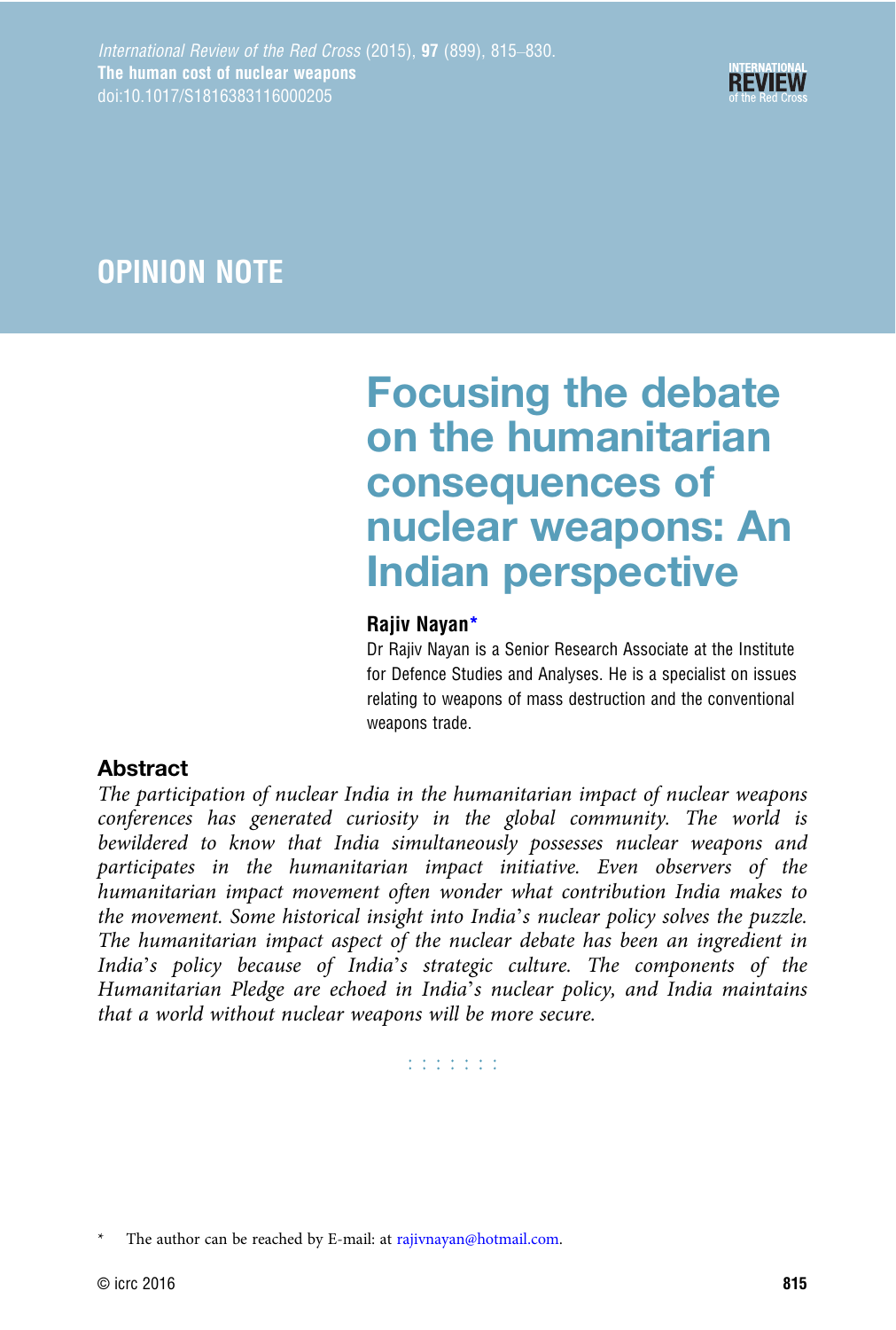#### Introduction

The bombings of Hiroshima and Nagasaki demonstrated the devastating consequences that the use of nuclear weapons can have on human beings. The troubled conscience of the international community made it consider the humanitarian consequences of nuclear weapons quite regularly. Yet there was no renunciation of the much-condemned weapon by the United States, the country that used it, and the world saw an increase in the number of countries and military alliances possessing it. Even the end of the Cold War did not end the relevance of nuclear weapons for their possessors, as nuclear weapons countries continued to justify them on security grounds. The former Soviet Union did not give up its nuclear weapons, instead leaving them to Russia as its successor State. All the nuclear weapons-possessing countries justified their nuclear arsenals as necessary for deterrence. Nuclear disarmament was often mentioned as a future necessity, but rarely seriously pursued. The military doctrines of the possessor States justified the continued existence of the weapon.

The Nuclear Non-Proliferation Treaty (NPT), which has a provision for the elimination of nuclear weapons in its Article VI, has not delivered a world without nuclear weapons. The treaty has acquired a "near universal" status because all but five countries<sup>1</sup> are members. The latent frustration of the international community gave rise to a new voice for a very old cause, with a new vigour. This new force has the overwhelming support of non-nuclear weapons States and even some nuclear weapons States, as well as international organizations, nongovernmental organizations (NGOs) and so on. It has organized three conferences on "The Humanitarian Impact of Nuclear Weapons". <sup>2</sup> Although the recent mobilization in the three conferences has put the humanitarian impact of nuclear weapons back in the limelight, the momentum has been very gradual. The 2010 NPT Review Conference played a highly supportive role in giving a new fillip to the humanitarian movement against nuclear weapons. The final document released after the 2010 Review Conference noted: "The Conference expresses its deep concern at the continued risk for humanity represented by the possibility that these weapons could be used and the catastrophic humanitarian consequences that would result from the use of nuclear weapons."<sup>3</sup> Even the subsequent Preparatory Committee meetings for the 2015 NPT Review Conference kept underlining the

<sup>1</sup> India, Israel, Pakistan and South Sudan never signed the treaty, and North Korea withdrew its membership after joining it.

<sup>2</sup> The first conference was organized in Norway in March 2013, the second in Mexico in February 2014 and the third in Austria in December 2014. See Alexander Kmentt, "The Development of the International Initiative on the Humanitarian Impact of Nuclear Weapons and its Effect on the Nuclear Weapons Debate", in this issue of the Review.

<sup>3 2010</sup> Review Conference of the Parties to the Treaty on the Non-Proliferation of Nuclear Weapons, Final Document, Vol. 1, NPT/CONF.2010/50, 2010, available at: www.un.org/ga/search/view\_doc.asp? symbol=NPT/CONF.2010/50 (VOL.I) (all internet references were accessed in December 2015).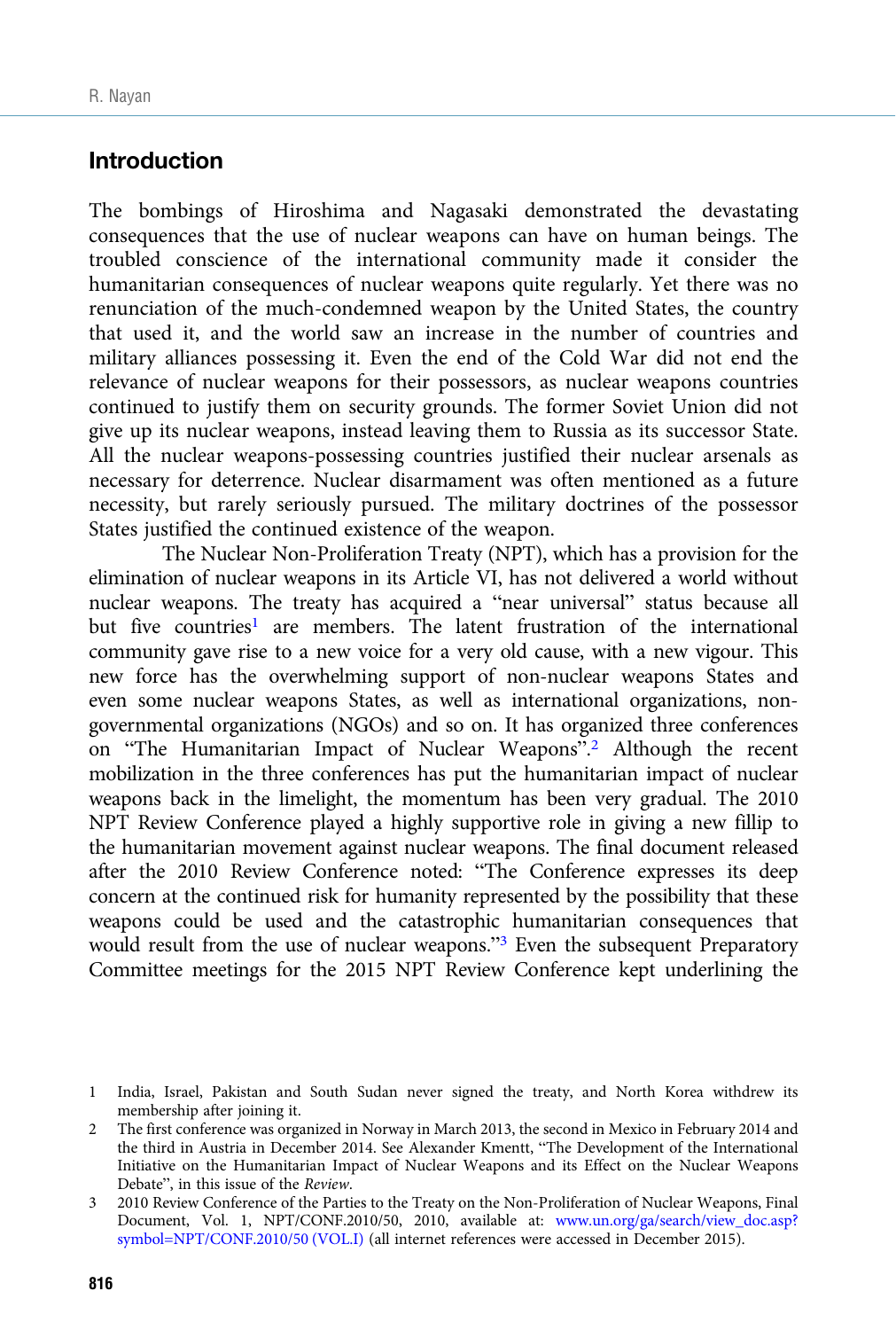

humanitarian impact concern.<sup>4</sup> Similarly, a resolution of the Council of Delegates of the International Red Cross and Red Crescent Movement, passed on 26 November 2011, expressed concern about "the destructive power of nuclear weapons, the unspeakable human suffering they cause, the difficulty of controlling their effects in space and time, the threat they pose to the environment and to future generations and the risks of escalation they create".<sup>5</sup>

After the three conferences – in which 158 countries participated – and a number of activities such as study reports and follow-up meetings undertaken in different academic institutions, think tanks and advocacy groups to promote the cause, it is important to analyze the momentum from an Indian perspective. Quite significantly, India, a nuclear weapons country which is outside the NPT, participated in all three conferences. The Unites States and the United Kingdom joined the movement later.

It is important to know the reason behind India's participation in the three conferences and its support for the broad humanitarian concern arising out of nuclear weapons. The question that is raised by those who are puzzled that a nuclear weapons State would support the humanitarian impact initiative is: Do the concerns and approaches of India and the humanitarian impact initiative converge? Furthermore, has India's participation in the conferences signified a shift in its nuclear policy? Is India contributing constructively to the cause?

This paper first highlights some key moments in the humanitarian approach that can be seen in the history of India's nuclear policy. It then links India's contemporary nuclear policy with the humanitarian impact movement and assesses the relationship India has with that movement, and gives an overview of the steps that would need to be taken to achieve total disarmament worldwide. Ultimately, this paper finds that even as a non-NPT nuclear weapons country, India shares the concerns expressed by those promoting the humanitarian impact of nuclear weapons and has been championing universal nuclear disarmament prior to and while possessing nuclear weapons because of its strategic culture. Without formally shifting its policy, India is pushing the international community to take genuine measures to achieve total nuclear disarmament, which is the only solution.

# The humanitarian approach in light of the history of India's nuclear policy

For a predominant section of the international community, nuclear disarmament has been a cherished goal since first realizing the destructive potential of nuclear

<sup>4</sup> For example, Preparatory Committee for the 2015 Review Conference of the Parties to the Treaty on the Non-Proliferation of Nuclear Weapons, "Addressing the Humanitarian Consequences of Nuclear Weapons as the Foundation of the Treaty on the Non-Proliferation of Nuclear Weapons in Oslo, Nayarit, Mexico and Vienna", Working Paper, NPT/CONF.2015/PC.III/WP.30, 24 April 2014, available at www.un.org/ga/search/view\_doc.asp?symbol=NPT/CONF.2015/PC.III/WP.30.

<sup>5</sup> Council of Delegates of the International Red Cross and Red Crescent Movement, Resolution 1, 26 November 2011, available at: www.icrc.org/eng/resources/documents/resolution/council-delegatesresolution-1-2011.htm.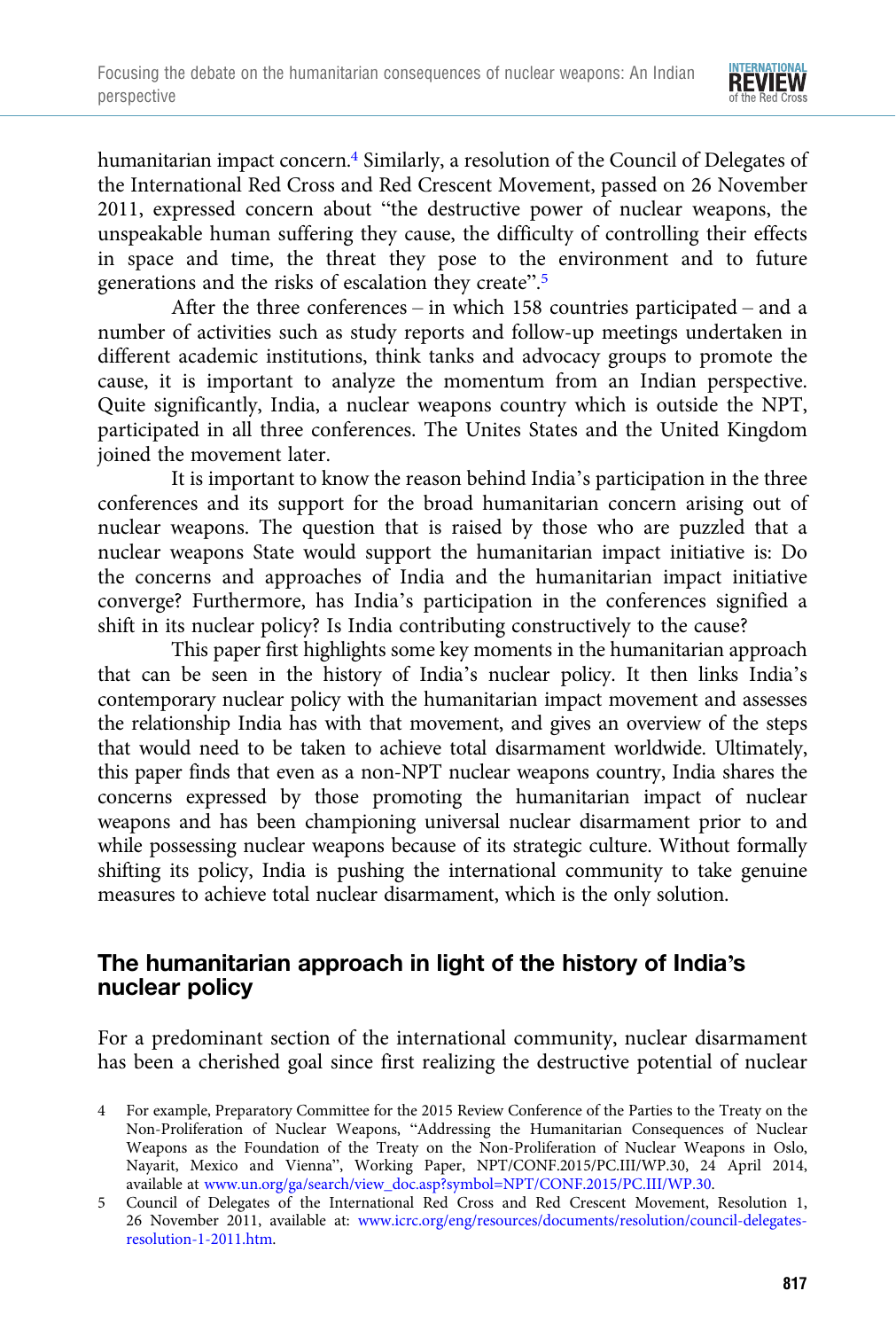weapons. Yet in recent years the mobilization against nuclear weapons has not been based on humanitarian consequences or impact. Generally speaking, the debate has been either legalistically oriented, towards the fulfilment of the obligations of, or compliance with, the NPT, or militaristically oriented, towards the strategic relevance or irrelevance of the nuclear weapons debate. For a long time, the legalistic and militaristic paradigms have dominated the global nuclear debate.

Though the 2010 NPT Review Conference did mention the humanitarian concern in its final document, the Review Conferences have basically become a battleground for compliance and fulfilment of international obligations. On the one hand, some countries, like Iran, complain that their civil nuclear energy programmes are targeted on the grounds of suspicion of development of nuclear weapons, and on the other, some nuclear weapons States, like the United States, maintain that it is not obligatory under the NPT to pursue total nuclear disarmament.

A few countries have reduced their redundant nuclear arsenals and are trying to shift the discourse on nuclear disarmament. These countries push the idea that by decreasing the arsenal of an individual nuclear weapons country to triple digits or less, the problem of global nuclearization may be solved. The goal of reaching total elimination of nuclear weapons, or "Global Zero", is championed by a group of international leaders and experts,<sup>6</sup> but thus far does not seem to be making much impact on the existence of nuclear weapons.

The humanitarian impact conferences have mobilized the international community on the consequences and impact of nuclear weapons. These conferences highlighted the devastating consequences of nuclear weapons for human beings and the environment. The emphasis on "human suffering and humanitarian harm"7was the principal basis for building global public opinion against nuclear weapons. Importantly, the December 2014 Humanitarian Pledge of the Vienna Conference noted the mindset of the participants:

Understanding that the immediate, mid- and long-term consequences of a nuclear weapon explosion are significantly graver than it was understood in the past and will not be constrained by national borders but have regional or even global effects, potentially threatening the survival of humanity,

Recognizing the complexity of and interrelationship between these consequences on health, environment, infrastructure, food security, climate, development, social cohesion and the global economy that are systemic and potentially irreversible,

Aware that the risk of a nuclear weapon explosion is significantly greater than previously assumed …<sup>8</sup>

<sup>6</sup> Global Zero, "Who We Are", available at: www.globalzero.org/our-movement/who-we-are.

<sup>7</sup> Pledge presented at the Vienna Conference on the Humanitarian Impact of Nuclear Weapons by Austrian Deputy Foreign Minister Michael Linhart, 8–9 December 2014, available at: www.bmeia.gv.at/fileadmin/ user\_upload/Zentrale/Aussenpolitik/Abruestung/HINW14/HINW14\_Austrian\_Pledge.pdf.

<sup>8</sup> Humanitarian Pledge, 9 December 2014, available at: www.bmeia.gv.at/fileadmin/user\_upload/Zentrale/ Aussenpolitik/Abruestung/HINW14/HINW14vienna\_Pledge\_Document.pdf.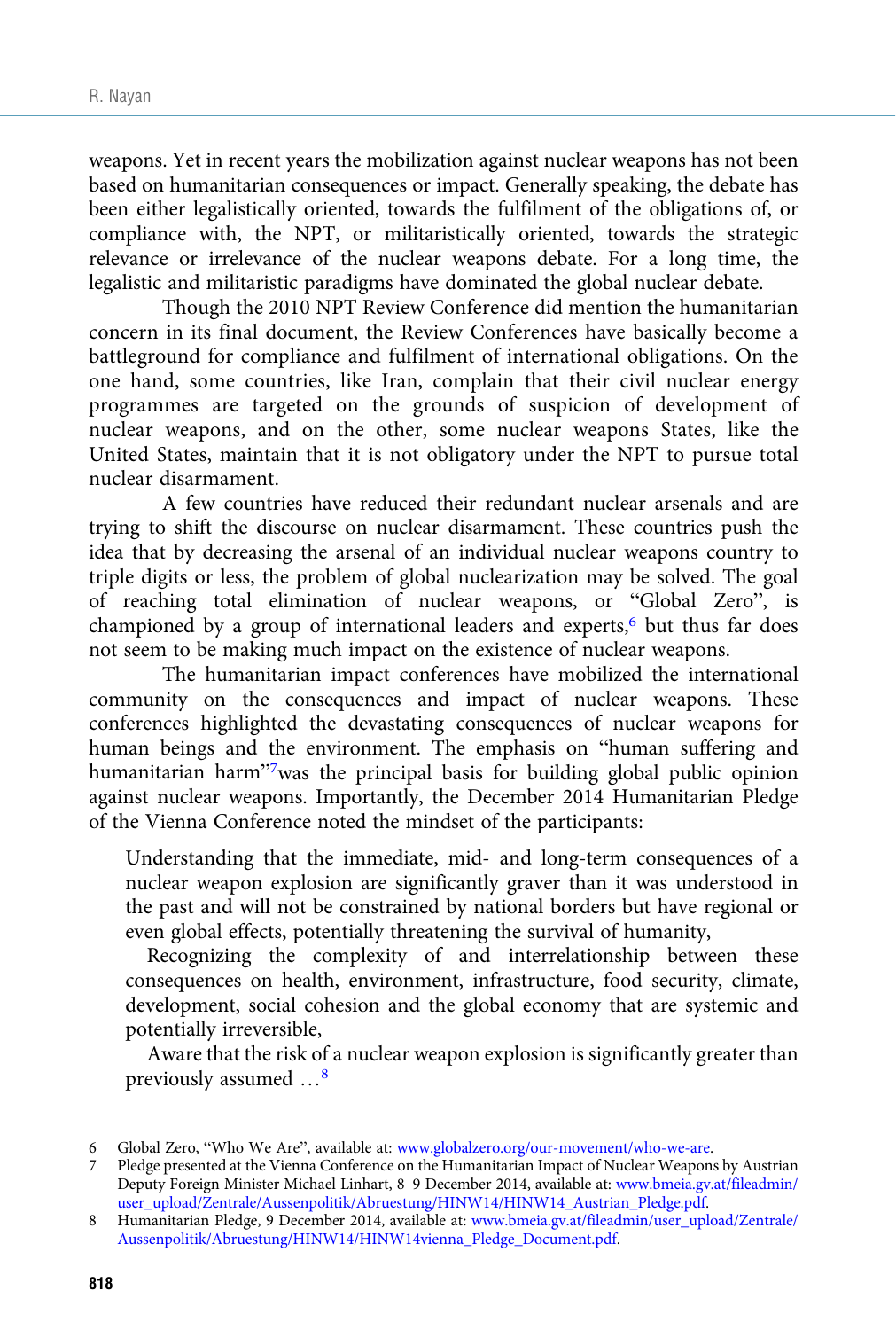

India considers nuclear weapons a weapon of mass destruction (WMD), not a typical weapon of warfare. India never considered nuclear weapons to be merely an advanced form of conventional weapon, having a similar impact as other types of bombs dropped from aircraft. In the Indian governmental and even nongovernmental perspectives, nuclear weapons are a special type of weapon. As a result, they require special treatment.

The bombings of Hiroshima and Nagasaki are time and again cited in Indian policy statements and documents to support this understanding. The greatest leader of India's struggle for independence, Mahatma Gandhi, once stated that the nuclear bomb "deadened the finest feeling that has sustained mankind for ages".<sup>9</sup> He also refused to give any credit to the Allied victory effected by nuclear weapons. He called it "an empty victory to the allied arms" because it destroyed "the soul of Japan".<sup>10</sup>

India's first prime minister, Jawaharlal Nehru, in his famous 1954 speech<sup>11</sup> in which he had proposed a "stand-still agreement" – the predecessor of the Comprehensive Nuclear-Test-Ban Treaty (CTBT) – talked about the disastrous and horrible consequences of hydrogen bomb testing. At that time, the world was new to the impact of hydrogen bomb tests. Prime Minister Nehru shared the global concern regarding the new weapon, and in his speech, he encouraged the world to think beyond mere concern, panic, fear and dread. He put an emphasis on constructive thought, and on the support of government of India towards such endeavours. He stated:

A new weapon of unprecedented power both in volume and intensity, with an unascertained, and probably unascertainable range of destructive potential in respect of time and space, that is, both as regards duration and the extent of consequences, is being tested, unleashing its massive power, for use as a weapon of war. We know that its use threatens the existence of man and civilization as we know it. We are told that there is no effective protection against the hydrogen bomb and that millions of people may be exterminated by a single explosion and many more injured, and perhaps still many more condemned to slow death, or to live under the shadow of the fear of disease and death. … Mankind has to awaken itself to the reality and face the situation with determination and assert itself to avert calamity.<sup>12</sup>

In later years, too, Indian leaders and officials continued to highlight the disastrous consequences of nuclear science, which otherwise could be used for the benefit of mankind, being used to create weapons. The first president of independent India, Rajendra Prasad, in his inaugural speech at the anti-nuclear arms convention in New Delhi on 16 June 1962, expressed concern for "the destruction of civilization

<sup>9</sup> Mahatma Gandhi, "Atom Bomb and Ahimsa", Harijan, 7 July 1946, available at: http://meaindia.nic.in/ cdgeneva/?pdf0604?000.

<sup>10</sup> Ibid.

<sup>11</sup> Jawaharlal Nehru, "Stand-Still Agreement", Statement, Lok Sabha, 2 April 1954, available at: http:// meaindia.nic.in/cdgeneva/?pdf0601?000.

<sup>12</sup> Ibid.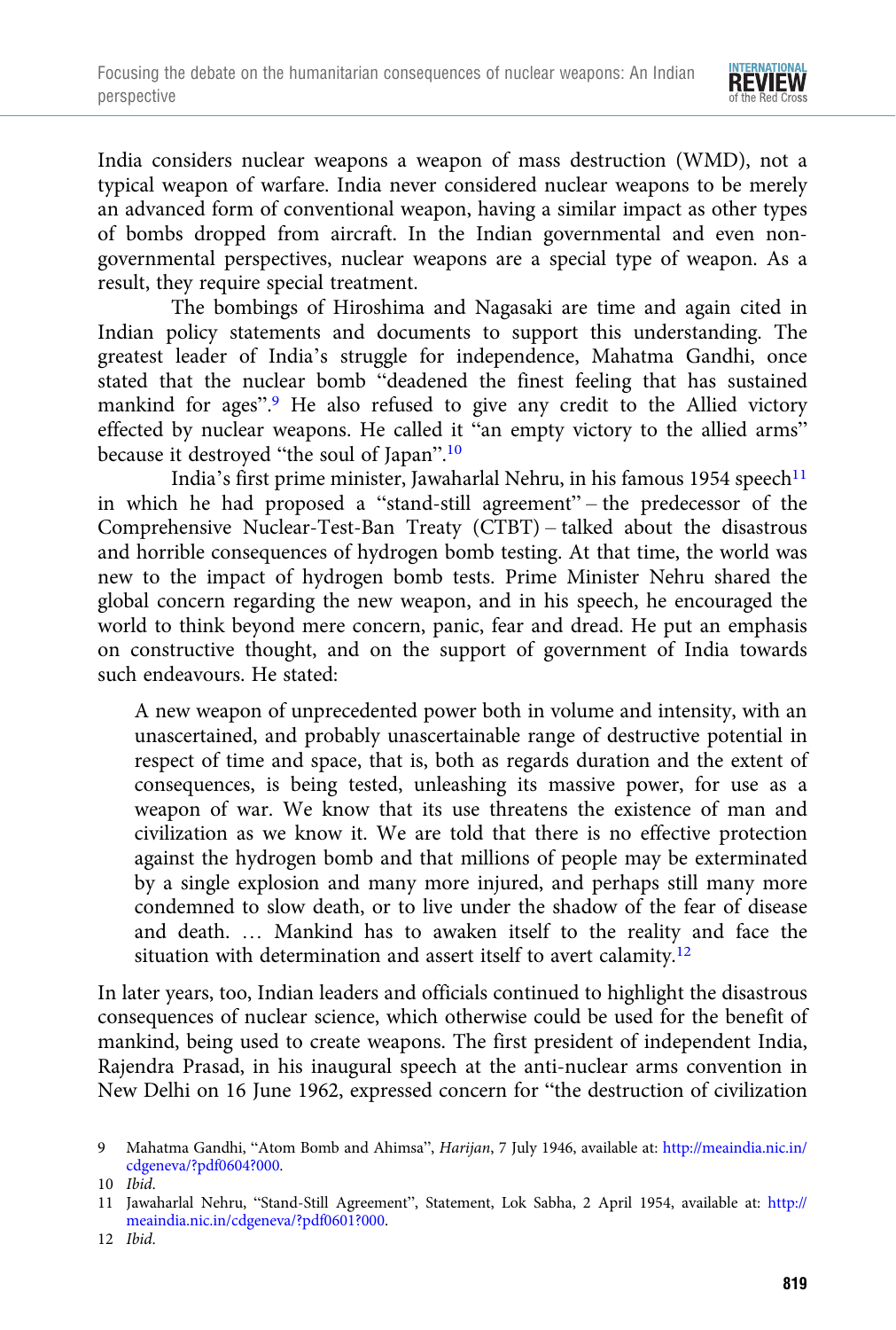and the annihilation of mankind"<sup>13</sup> because of the creation of nuclear weapons and the ensuing nuclear arms race. He stated: "Nuclear weapons, far from ensuring the triumph of one way of life or the other, only promise the extinction of all life." $14$  He advocated not only for nuclear disarmament but also for a change in the ideology that generates fear and the need for such weapons.15

Later, India produced the Rajiv Gandhi Action Plan for nuclear disarmament. This June 1988 plan highlighted to the world the humanitarian consequences of nuclear weapons, and forewarned that a nuclear war could cause more than 100 million or even a billion deaths. According to Rajiv Gandhi, the use of nuclear weapons could result in the death of 4 billion people, or the end of life on Earth as we know it.16 On 21 January 1988, in his speech at the opening session of the Six-Nation Five-Continent Peace Initiative in Stockholm, Rajiv Gandhi, then prime minister, stated: "What we need to end is the option of unleashing global devastation or holding the survival of humanity to ransom. We must protect humanity as much from the known dangers of extinction as from those that are still unknown."<sup>17</sup>

For decades, the NPT provided the normative structure for dealing with nuclear weapons. According to the "grand bargain" behind the NPT, the Treaty should strike a balance between nuclear energy, non-proliferation and nuclear disarmament. The NPT framework fails to maintain that balance as it focuses principally on nuclear energy development for peaceful purposes and nonproliferation of nuclear weapons; as discussed, disarmament – the foundation of the "grand bargain" – does not get much attention from nuclear weapons States.

In fact, the current campaign revolving around humanitarian consequences has spread so successfully because the NPT framework is struggling and gradually losing legitimacy. The NPT Review Conferences are failing to persuade the Treaty's dominant States Parties, like the United States and France, to fully implement nuclear disarmament. However, the current humanitarian impact campaign is not intended to weaken the NPT and its framework, but rather aims to consolidate whatever gains the NPT has made. The pledges of the conferences are in line with the goal of non-proliferation, and clearly mention that proliferation by new countries may increase the danger of the devastating consequences of nuclear weapons becoming a reality. For example, the Austrian Conference noted that States were "[a]ware that the risk of a nuclear weapon explosion is significantly greater than previously assumed and is indeed increasing with increased proliferation [and] the lowering of the technical threshold for nuclear weapon capability".<sup>18</sup>

<sup>13</sup> Rajendra Prasad, "The Case for Unilateral Disarmament", inaugural speech at the Anti-Nuclear Arms Convention, New Delhi, 16 June 1962, available at: http://meaindia.nic.in/cdgeneva/?pdf0597?000.

<sup>14</sup> Ibid. 15 Ibid.

<sup>16</sup> Rajiv Gandhi, "A World Free of Nuclear Weapons: An Action Plan", address to the Third Special Session on Disarmament at the UN General Assembly, 9 June 1988, p. 3, available at: http://meaindia.nic.in/ cdgeneva/?pdf0611?000.

<sup>17</sup> Rajiv Gandhi, "Disarmament", speech at the opening session of the Six-Nation Five-Continent Peace Initiative, 21 January 1988, available at: http://meaindia.nic.in/cdgeneva/?pdf0588?000.

<sup>18</sup> Humanitarian Pledge, above note 8.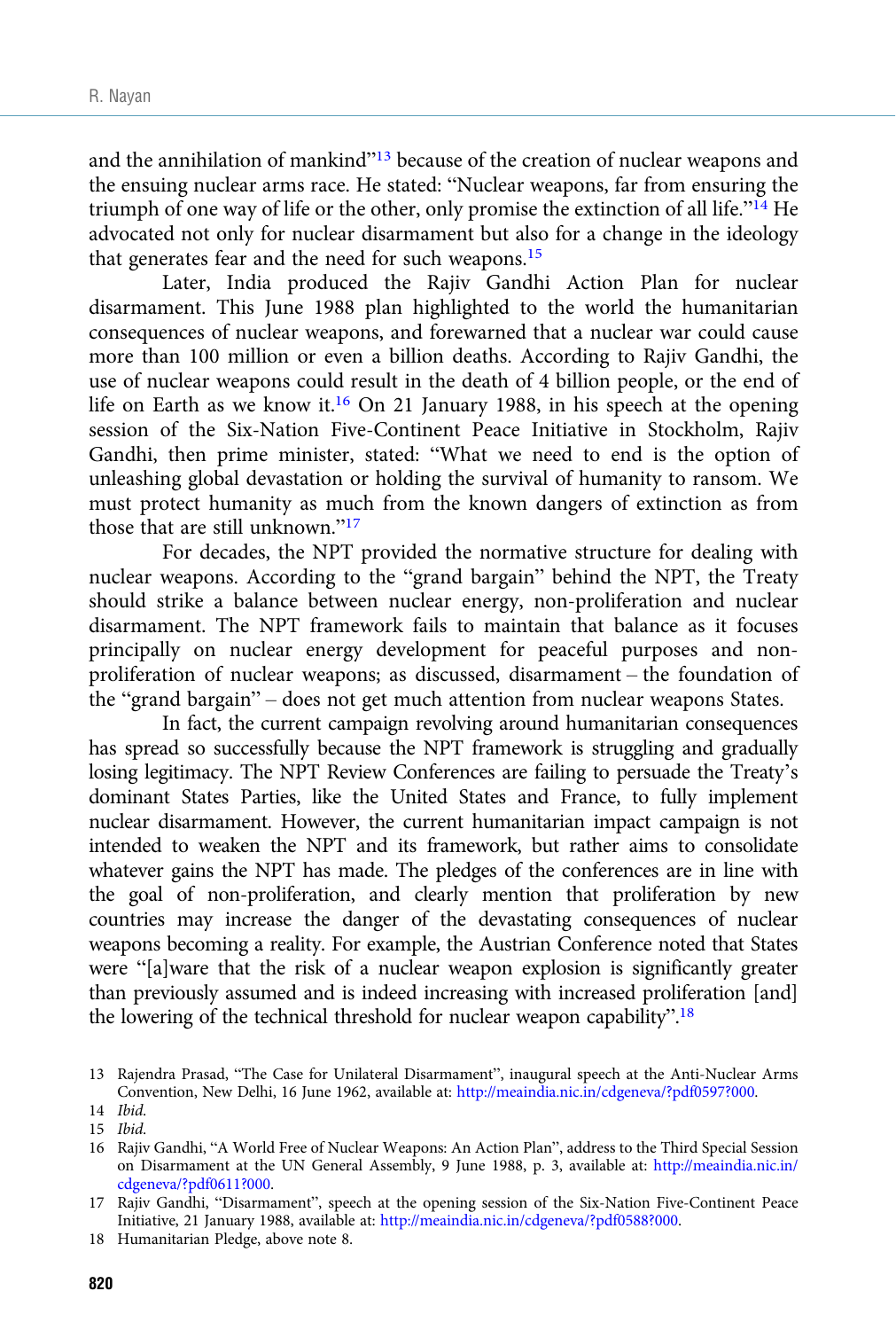

As the current global nuclear identity is greatly shaped by the NPT divide between nuclear weapons States and non-nuclear weapons states, India's nuclear identity is independent of and at the same time related to the NPT. The NPT has divided the world into two categories: nuclear weapons States and non-nuclear weapons States. Under the NPT, any country that became a nuclear weapons State before 1 January 1967 is a nuclear weapons State, and all others are nonnuclear weapons States. NPT States Parties believe in this hierarchical arrangement. The NPT has ended up in legitimizing the possession of nuclear weapons by five nuclear weapons countries. India is not a member of the NPT. As of May 1998, it declared itself a nuclear weapons country, acquiring this distinct identity as a non-NPT nuclear weapons State. Had it joined the NPT, it would have to accept the dividing line or date of determining a country's nuclear identity, and would therefore have joined the NPT as a non-nuclear weapons State.

Despite becoming a nuclear weapons state, India realizes the destructiveness of nuclear weapons for humanity. It treats nuclear weapons as a fundamental global concern and as a challenge to the very survival of human society. India has not abandoned its time-tested approach to eliminating nuclear weapons to address their humanitarian impact. India's commitment to humanitarian impact, it seems, is part and parcel of its strategic culture. One Indian official summarized the Indian position by stating:

[W]hile India is a nuclear weapon state, it is the only such state to declare unequivocally that, in its perception, its security will be enhanced and not diminished in a world free of nuclear weapons. This is important because it lends credibility to our consistent advocacy of nuclear disarmament and our willingness to engage, without delay, in multilateral negotiations on a Nuclear Weapons Convention prohibiting the development, production, stockpiling and the use of nuclear weapons and on their time-bound destruction, leading to the global, non-discriminatory and verifiable elimination of nuclear weapons.<sup>19</sup>

## Linkage: The humanitarian impact movement and India's contemporary nuclear policy

The three humanitarian impact conferences, along with the build-up and follow-up for each, have definitely stimulated global public opinion against nuclear weapons. The destruction of human civilization<sup>20</sup> and the environment<sup>21</sup> is accepted as a

<sup>19</sup> Remarks by Special Envoy of Prime Minister Shri Shyam Saran at the Global Zero Summit, 3 February 2010, available at: http://mea.gov.in/Speeches-Statements.htm?dtl/448/Remarks+by+Special+Envoy+of +Prime+Minister+Shri+Shyam+Saran+at+the+Global+Zero+Summit.

<sup>20</sup> Charter of the United Nations, 1 UNTS XVI, 24 October 1945, Preamble, available at: www.un.org/en/ sections/un-charter/preamble/index.html.

<sup>21</sup> Convention Concerning the Protection of the World Cultural and Natural Heritage, 1037 UNTS 151, 16 November 1972 (entered into force 17 December 1975), available at: http://portal.unesco.org/en/ev. php-URL\_ID=13055&URL\_DO=DO\_TOPIC&URL\_SECTION=201.html.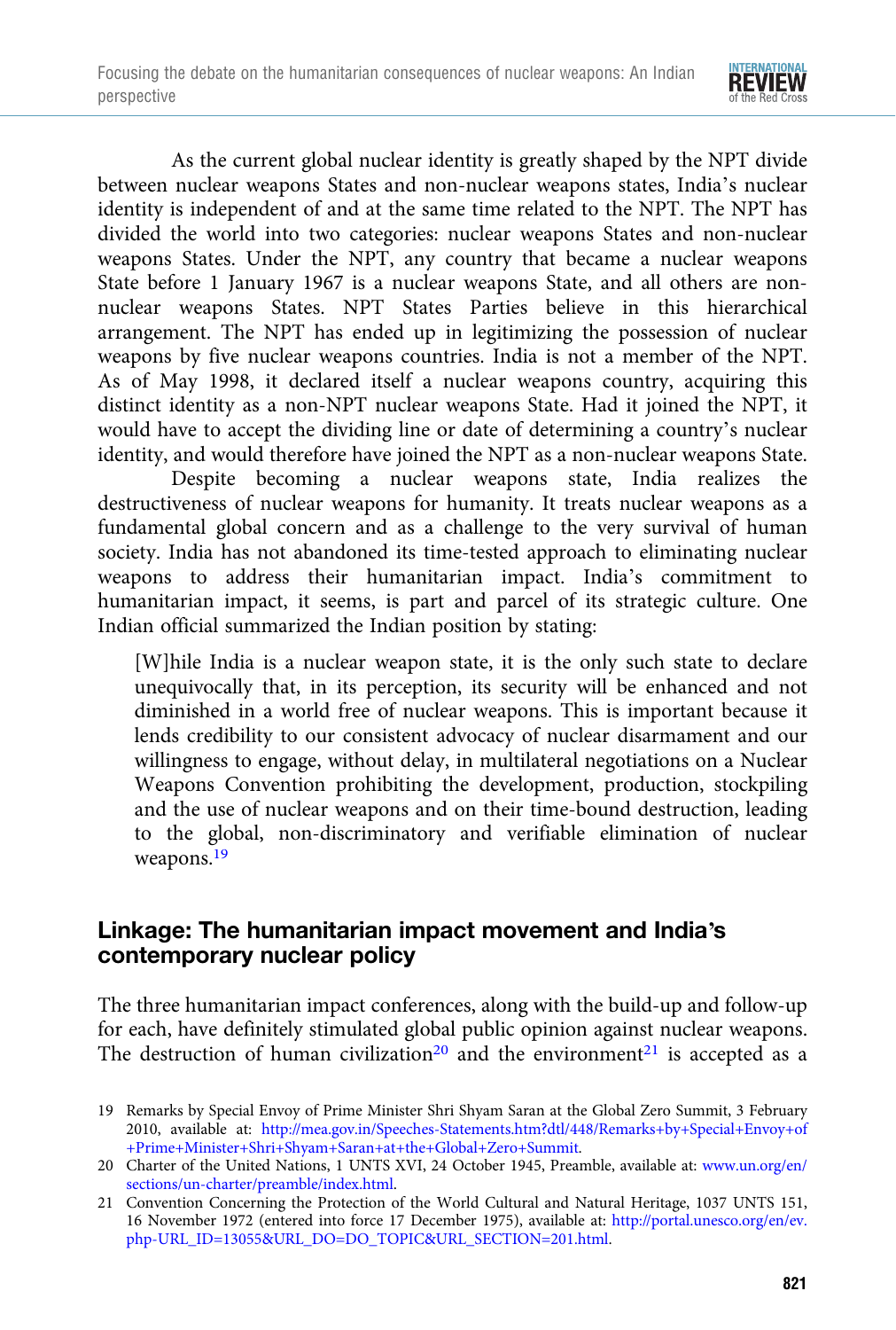taboo and is morally unacceptable.<sup>22</sup> As India stated at the Vienna Conference: "There is a need to strengthen the international norm of nearly seventy years of non-use of nuclear weapons."<sup>23</sup>

Generally speaking, international humanitarian law prohibits the use but not the possession of nuclear weapons. India is an old supporter of the position found in the 1996 Advisory Opinion of the International Court of Justice (ICJ) that appears to be gathering support in the conferences.24 Admittedly, even the ICJ Advisory Opinion "could not conclude definitively whether the threat or use of nuclear weapons would be lawful or unlawful in an extreme circumstance of self-defence, in which the very survival of a State would be at stake".<sup>25</sup> In fact, though some nuclear weapons States ignore the 1996 ICJ Advisory Opinion and even sometimes violate IHL, no State has yet broken the nuclear taboo. There has been no use of nuclear weapons in war since their tragic use in Hiroshima and Nagasaki. India and Pakistan – two nuclear weapons countries – fought a conventional war in 1999 without resorting to nuclear weapons. The show of restraint in the Kargil War demonstrated the fact that a fight between two nuclear weapons countries may not necessarily result in the use of nuclear weapons in the conflict.

Nuclear weapons countries should act to strengthen the nuclear taboo and related norms by prohibiting not only the use of nuclear weapons but also the threat of use of nuclear weapons against an adversary. Nuclear doctrine is quite important in implementing the nuclear weapons taboo. The prohibition of use and threat of use of nuclear weapons in the nuclear doctrines of a country may make the country feel that there is a little interest in possessing nuclear weapons. Pending nuclear disarmament, nuclear weapons countries are expected to have nonaggressive nuclear doctrines. Indeed, the Indian government has adopted this approach. An Indian official made a statement at one of the humanitarian impact conferences:

We believe that increasing restraints on use of nuclear weapons would reduce the probability of their use – whether deliberate, unintentional or accidental and this process could contribute to the progressive de-legitimization of nuclear weapons, an essential step for their eventual elimination, as has been the experience for chemical and biological weapons.26

India has used all available platforms and the international bodies to promote the goal of universal and non-discriminatory nuclear disarmament in a time-bound manner. India has often proposed resolutions at the United Nations (UN) General Assembly for a Convention on the Prohibition of the Use of Nuclear

<sup>22</sup> United Nations Millennium Declaration, UNGA Res. 55/2, 8 September 2000, available at: www.un.org/ millennium/declaration/ares552e.htm.

<sup>23</sup> Suhel Ajaz Khan, India's Statement at the Vienna Conference on the Humanitarian Impact of Nuclear Weapons, 8–9 December 2014, available at: http://meaindia.nic.in/cdgeneva/?3815?000.

<sup>24</sup> ICJ, Legality of the Threat or Use of Nuclear Weapons, Advisory Opinion, 8 July 1996, ICJ Reports 1996.

<sup>25</sup> Ibid., para. 105, sec. 2E.

<sup>26</sup> S. A. Khan, above note 23.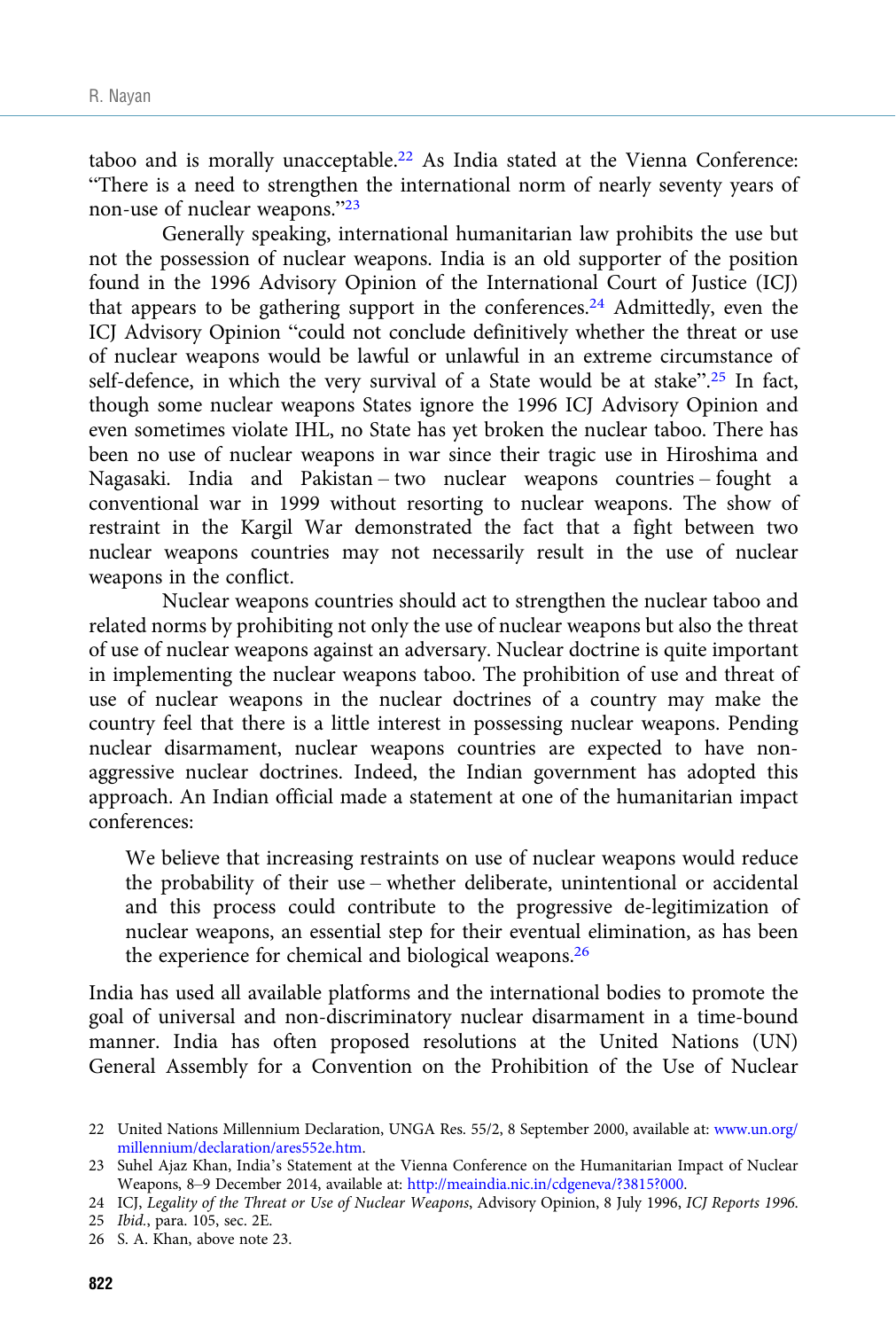

Weapons.27 These resolutions talk about pushing for a "multilateral, universal and binding agreement prohibiting the use or threat of use of nuclear weapons",<sup>28</sup> and urge the Conference on Disarmament to begin negotiations to conclude a convention for that purpose.

The General Assembly has been passing resolutions for a review of nuclear doctrines for many years. India is one of the sponsors of the resolution on "Reducing Nuclear Danger". This resolution explicitly states that "until nuclear weapons cease to exist, it is imperative on the part of the nuclear-weapon States to adopt measures that assure non-nuclear-weapon States against the use or threat of use of nuclear weapons".<sup>29</sup> The resolution has asked the Secretary-General to implement seven recommendations made by the General Assembly Advisory Board on Disarmament Matters for substantially reducing nuclear risks.<sup>30</sup>

India has been emphasizing the need to prevent unauthorized and accidental use of nuclear weapons in different meetings and policy statements.<sup>31</sup> To that end, India uses multilateral bodies like the UN and bilateral Memoranda of Understanding with countries like Pakistan<sup>32</sup> to promote measures to reduce nuclear danger through de-alerting and supporting the use of technology to prevent unintentional use. As one policy document issued by the government of India notes: "Nuclear Security is the prevention and detection of, and response to unauthorised removal, sabotage, unauthorised access, illegal transfer or other malicious acts involving nuclear or radiological material or their associated facilities."33

To underscore that its nuclear identity does not signal a militaristic intent, the Indian government and the strategic community have belaboured the point that nuclear weapons are under civilian command and control, though for operational necessity, Strategic Forces Command could be the key organ in any potential use of nuclear weapons.34

<sup>27</sup> See Disarmament Resolutions and Decisions Database, available at: https://gafc-vote.un.org/.

<sup>28</sup> Ibid.

<sup>29</sup> "Reducing Nuclear Danger", UNGA Res. 70/37, 7 December 2015, available at: https://gafc-vote.un.org/.

<sup>30</sup> "Reducing Nuclear Danger: Note by the Secretary-General", UN Doc. A/56/400, 25 September 2001.

<sup>31</sup> See, e.g., Adam Ward, Address by Foreign Secretary at the 3rd MEA-IISS Seminar on Perspectives on Foreign Policy for a 21st Century India, 22 February 2010, available at: www.mea.gov.in/Speeches-Statements.htm?dtl/445/Address+by+Foreign+Secretary+at+the+3rd+MEAIISS+Seminar+on+Perspectives+ on+Foreign+Policy+for+a+21st+Century+India.

<sup>32</sup> Lok Sabha, "Accidental/Unauthorised Use of Nuclear Weapons", Unstarred Question No. 2223, 7 December 2005, available at: www.mea.gov.in/lok-sabha.htm?dtl/11327/Q+2223+Accidental Unauthorised+Use+Of+Nuclear+Weapons.

<sup>33</sup> Ministry of External Affairs, Nuclear Security in India, 18 March 2014, available at: www.mea.gov.in/ Images/pdf/Brochure.pdf.

<sup>34</sup> According to a press release from the government of India:

<sup>3.</sup> The Nuclear Command Authority comprises a Political Council and an Executive Council. The Political Council is chaired by the Prime Minister. It is the sole body which can authorize the use of nuclear weapons.

<sup>4.</sup> The Executive Council is chaired by the National Security Advisor. It provides inputs for decision making by the Nuclear Command Authority and executes the directives given to it by the Political Council.

<sup>5.</sup> The CCS [Cabinet Committee on Security] reviewed the existing command and control structures, the state of readiness, the targetting strategy for a retaliatory attack, and operating procedures for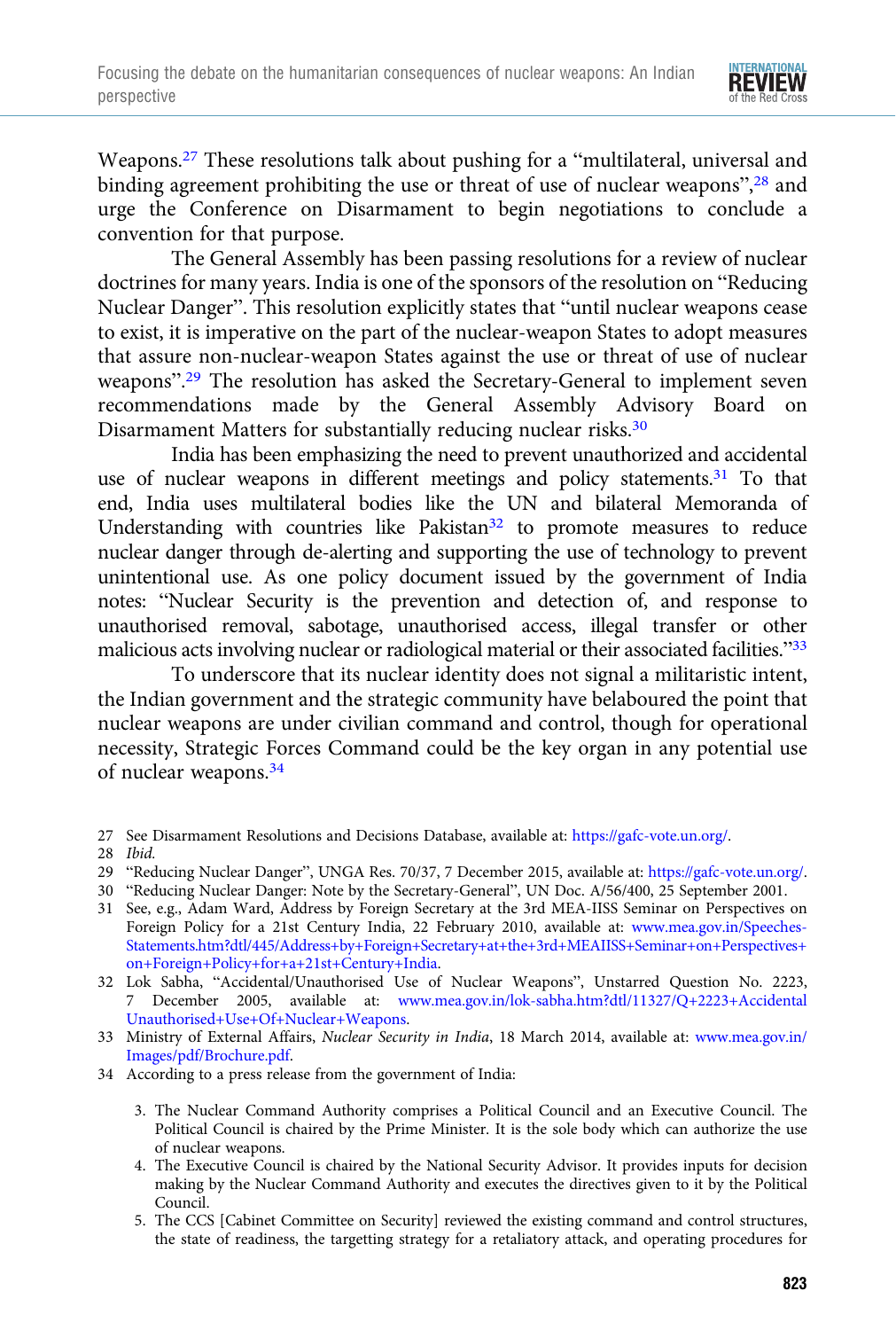An additional aspect of India's current nuclear policy is the "no first use" (NFU) doctrine. NFU is an official doctrine in India and China; other countries have yet not officially adopted NFU, though in recent years several disarmament and arms control campaigns have emphasized the significance of NFU for crisis management and prevention of nuclear war. Despite this, India is facing internal pressure to revise its NFU policy in light of the national security threat posed by the Pakistani nuclear arsenal.35 A significant portion of the Indian strategic and political communities want India to review its NFU policy and revise its nuclear doctrine.36 The emergence of this position is a disappointment for the portion of the international community that is mobilizing global public opinion to focus on the humanitarian consequences of nuclear weapons use. Although voices for the revision of NFU and nuclear doctrine are growing in India, the underlying tone and tenor of the conversation is that this is out of a desire to deter others from using their nuclear weapons, rather than to fight a nuclear war in the region.

Another of India's nuclear policies is that the use of nuclear weapons against non-nuclear weapons States is prohibited. The principle of no use of nuclear weapons against non-nuclear weapons countries has been predominantly accepted by nuclear weapons countries. India has been following this policy from the very beginning,<sup>37</sup> and the United States has also adopted it. In its 2010 Nuclear Posture Review Report, the US government very emphatically stated that it is

now prepared to strengthen its long-standing "negative security assurance" by declaring that the United States will not use or threaten to use nuclear weapons against non-nuclear weapons states that are party to the NPT and in compliance with their nuclear non-proliferation obligations.<sup>38</sup>

#### Overall assessment of the Indian relationship with the humanitarian impact movement

The Indian strategic community and the Indian government have developed a highly interactive relationship with the international community and

various stages of alert and launch. The Committee expressed satisfaction with the overall preparedness. The CCS approved the appointment of a Commander-in-Chief, Strategic Forces Command, to manage and administer all Strategic Forces.

6. The CCS also reviewed and approved the arrangements for alternate chains of command for retaliatory nuclear strikes in all eventualities.

Press Information Bureau, "Cabinet Committee on Security Reviews in Progress in Operationalising India's Nuclear Doctrine", Prime Minister's Office press release, 4 January 2003, available at: http:// pib.nic.in/archieve/lreleng/lyr2003/rjan2003/04012003/r040120033.html.

- 35 Express News Service, "Revise 'No-First-Use' N-Policy: Jaswant", Indian Express, 16 March 2011, available at: http://archive.indianexpress.com/news/revise–nofirstuse–npolicy-jaswant/763040/.
- 36 Bharatiya Janata Party, Manifesto 2014, available at: http://www.bjp.org/manifesto2014.

37 Lok Sabha, "A Statement by Prime Minister Atal Bihari Vajpayee on Nuclear Tests in Pokhran", 27 May 1998, available at: http://164.100.47.192/Loksabha/Debates/Result\_Archive.aspx?dbsl=1200249.

38 US Department of Defense, Nuclear Posture Review Report, April 2010, available at: www.defense.gov/ Portals/1/features/defenseReviews/NPR/2010\_Nuclear\_Posture\_Review\_Report.pdf.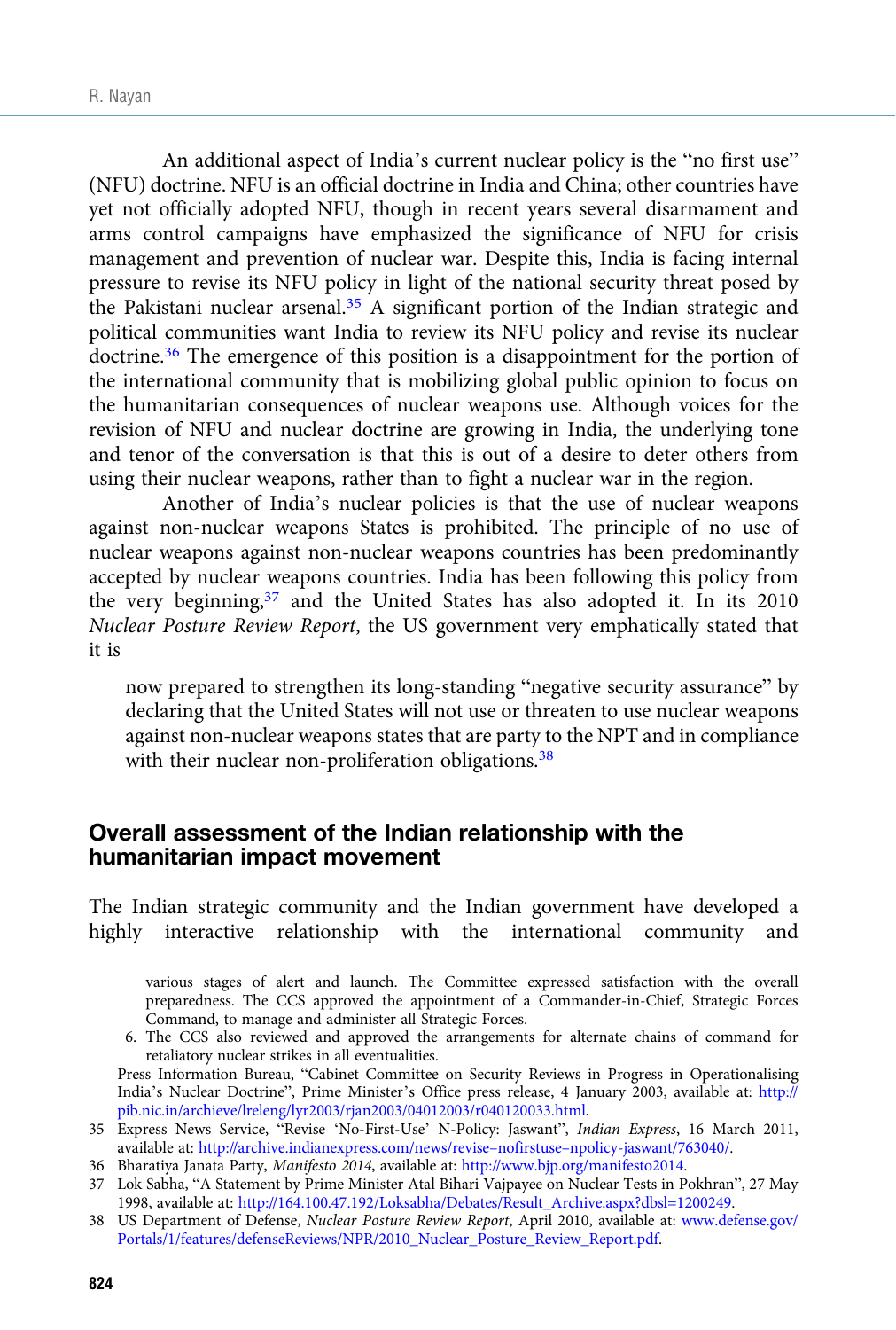

international laws and practices. Certainly, the involvement of the Indian State and civil society in the conferences is more than skin-deep. The statements made by the Indian officials at the three conferences were in fact repetitions of messages passed earlier and elsewhere. The debate inside Indian civil society reinforces that the humanitarian impact of nuclear weapons is being taken seriously and, as mentioned above, is embedded in the strategic culture of the country.

Universal nuclear disarmament is the ultimate and in fact the only solution to overcome the potential consequences of nuclear weapons for humanity. Absent the total elimination of nuclear weapons, the element of risk that nuclear weapons will be used continues to exist. A large number of countries and civil society groups have echoed this idea on different platforms. In Vienna in December 2014, a Joint Statement of 155 countries asserted that "the only way to guarantee that nuclear weapons will never be used again is through their total elimination".<sup>39</sup> The 2014 Humanitarian Pledge reads:

We call on all states parties to the NPT to renew their commitment to the urgent and full implementation of existing obligations under Article VI, and to this end, to identify and pursue effective measures to fill the legal gap for the prohibition and elimination of nuclear weapons and we pledge to cooperate with all stakeholders to achieve this goal.<sup>40</sup>

India has issued a statement in support of the Non-Aligned Movement's (NAM) proposal for a comprehensive nuclear weapons convention to be negotiated at the Conference on Disarmament.<sup>41</sup> During the proposal, after expressing concern regarding the impact of nuclear weapons use, the NAM governments generally discussed the building blocks for nuclear disarmament. For example, the NAM statement had one paragraph on the impact of nuclear weapons, and the rest of the statement addressed nuclear disarmament and steps toward total disarmament.42 In recent years, as discussed, nuclear disarmament has been somewhat equated with nuclear reduction. There is a difference between arms control and disarmament. Elimination of a category or a certain size of nuclear arsenal is arms control; in contrast, disarmament refers to the elimination of the entire category of nuclear weapons. Discarding of surplus or redundant weapons should not be equated with nuclear disarmament. The humanitarian impact campaign recognizes this important difference. In the humanitarian impact conferences, all States were asked to take measures toward nuclear disarmament. An NGO coalition present at the conferences was of the view that "the immediate effects of even a single nuclear weapon detonation are shocking and

<sup>39</sup> Dell Higgie, "UNGA 69: First Committee Joint Statement on the Humanitarian Consequences of Nuclear Weapons", 20 October 2014, available at: www.bmeia.gv.at/fileadmin/user\_upload/Zentrale/ Aussenpolitik/Abruestung/Joint\_Statement\_20Oct\_NewZealand.pdf.

<sup>40</sup> Humanitarian Pledge, above note 8.

<sup>41</sup> D. B. Venkatesh Varma, Statement, Geneva Thematic Debate on Nuclear Weapons at the First Committee of the 70th Session of the United Nations General Assembly, New York, 20 October 2015, available at: http://meaindia.nic.in/cdgeneva/?pdf4420?000.

<sup>42</sup> Ibid.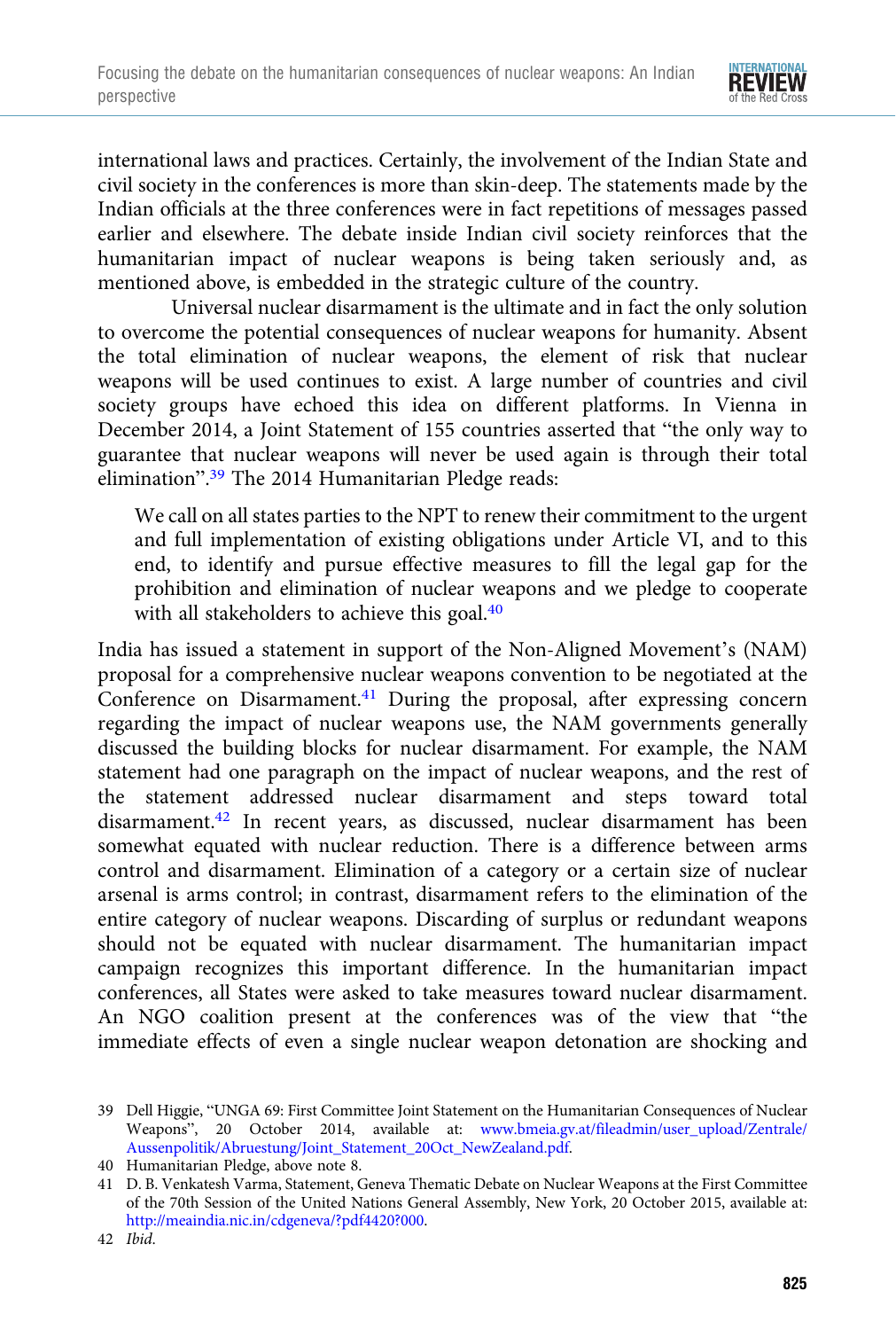overwhelming. Its destructive force will cause nightmarish scenes of death and despair", emphasizing the need for total disarmament.<sup>43</sup>

India has been advocating conclusion of a nuclear weapons convention for a long period of time. Finally, what emerged out of the three humanitarian impact conferences was the recommendation that the international community must adopt a proper legal framework. There could be a nuclear weapons convention along the lines of the Chemical Weapons Convention, with a comprehensive verification structure. India believes that the goal of a world free of nuclear weapons does not contradict its security imperatives. India and an overwhelming section of its civil society support the campaign for "Global Zero".

As for the new momentum built in the three conferences on the humanitarian impact of nuclear weapons, the Indian government has stated:

The three meetings in Oslo, Nayarit and Vienna on the humanitarian impact of nuclear weapons, generated considerable interest [in] reinvigorating international efforts on addressing the most serious threat to the survival of mankind posed by the use of nuclear weapons. India participated in these meetings in the hope that these would help generate momentum for increased restraints on use of such weapons and thus correct an imbalance in the international legal discourse that has focussed almost exclusively on restraints on possession. It has been our consistent position that the process should be inclusive and do no harm to the disarmament machinery and in terms of substance promote genuine progress towards the goal of nuclear disarmament. Current indications are that on both counts the results are far less than expected and it is a matter of regret that some of the proposals tabled this year in this Committee have deepened differences instead of bridging them.44

#### Step-by-step process

With the exception of a few nuclear weapons countries<sup>45</sup> that seem over-dependent on nuclear weapons for their security or politics, most of the nuclear weapons countries support nuclear disarmament in principle. Even those nuclear weapons countries that want to keep their nuclear arsenals are often found supporting nuclear disarmament. For example, in 2009 President Obama famously made a

<sup>43</sup> Ray Acheson, "ICAN Closing Statement to the Second Conference on the Humanitarian Impact of Nuclear Weapons", 14 February 2014, available at: www.icanw.org/campaign-news/ican-closingstatement-to-the-second-conference-on-the-humanitarian-impact-of-nuclear-weapons/.

<sup>44</sup> D. B. V. Varma, above note 41.

<sup>45</sup> For example, France, which has always maintained the need for nuclear deterrence. See Josselin de Rohan, "France and Nuclear Disarmament", speech, All-Party Group on Global Security and Non-Proliferation, 10 February 2011, available at: www.europeanleadershipnetwork.org/france-and-nuclear-disarmamentspeech-by-president-josselin-de-rohan\_145.html.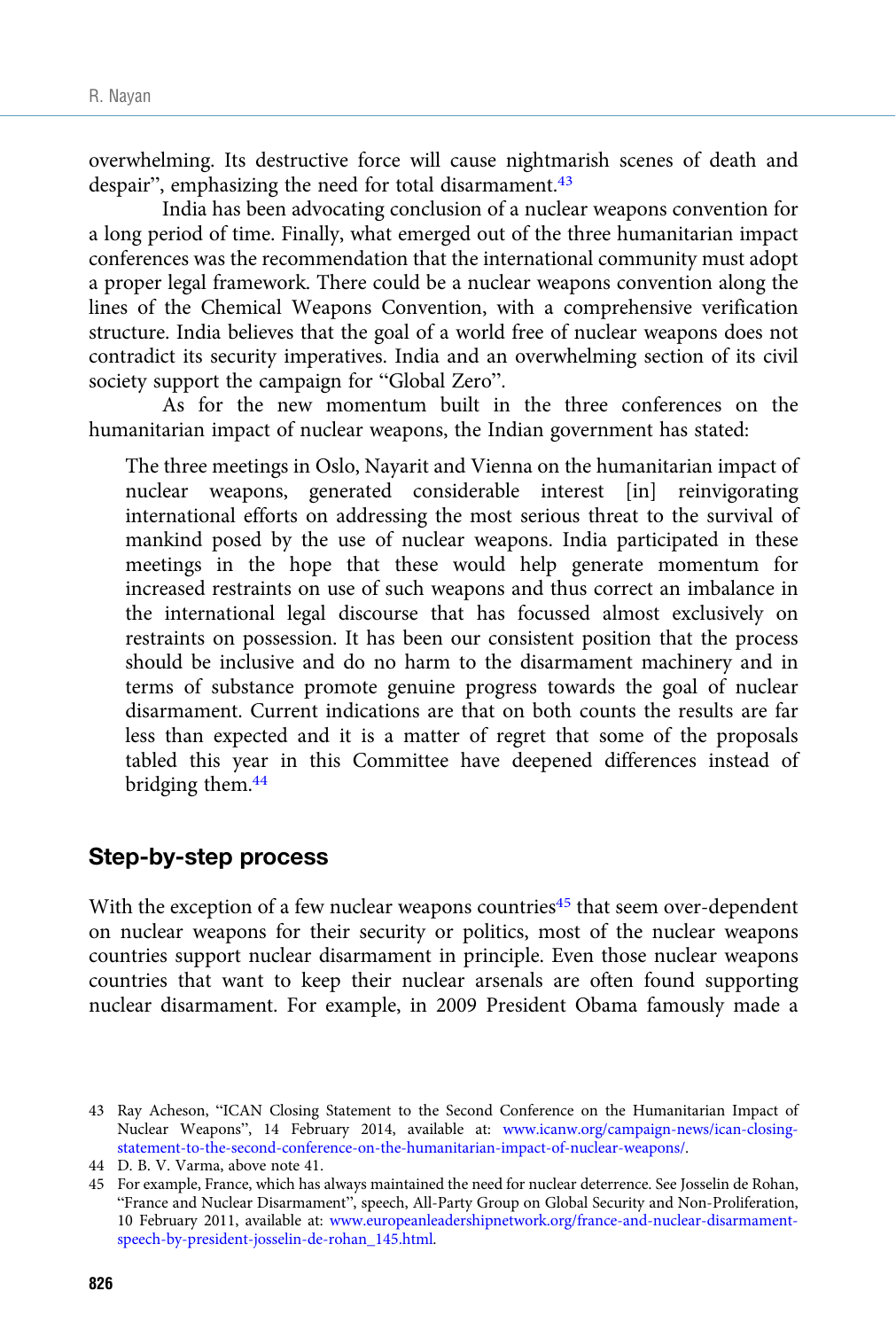

statement for nuclear disarmament.<sup>46</sup> Similarly, France also supports nuclear disarmament.<sup>47</sup> The conferences on the humanitarian impact of nuclear weapons discussed the "common ground, identifying concrete and practical building blocks", toward nuclear disarmament.<sup>48</sup> That the ultimate goal of total disarmament needs an interim preparatory period is commonly understood. However, despite receiving support in principle, the international community has been struggling to make real steps towards global nuclear disarmament.

India has supported the step-by-step approach to nuclear disarmament, and the Indian government has proposed different steps towards that end. In 2006, India officially issued a Working Paper in which it delineated specific steps towards nuclear disarmament. Although it was issued as a Working Paper,<sup>49</sup> this document was merely a reiteration of what the Indian government has been stating over a period of time and is still presenting in different fora, platforms and organizations. The paper, which India submitted at the Conference on Disarmament, identified several steps as building blocks for nuclear disarmament:

- . Reaffirmation of the unequivocal commitment of all nuclear weapon States to the goal of complete elimination of nuclear weapons;
- . Reduction of the salience of nuclear weapons in the security doctrines;
- . Taking into account the global reach and menace of nuclear weapons, adoption of measures by nuclear-weapon States to reduce nuclear danger, including the risks of accidental nuclear war, de-alerting of nuclearweapons to prevent unintentional and accidental use of nuclear weapons;
- . Negotiation of a global agreement among nuclear weapon States on "nofirst-use" of nuclear-weapons;
- . Negotiation of a universal and legally-binding agreement on non-use of nuclear weapons against non-nuclear weapon States;
- . Negotiation of a Convention on the complete prohibition of the use or threat of use of nuclear weapons;
- . Negotiation of a Nuclear Weapons Convention prohibiting the development, production, stockpiling and use of nuclear weapons and on their destruction, leading to the global, non-discriminatory and verifiable elimination of nuclear weapons with a specified timeframe.<sup>50</sup>
- 46 White House, Office of the Press Secretary, Remarks by President Barack Obama in Prague (As Delivered), 5 April 2009, available at: www.whitehouse.gov/the-press-office/remarks-president-barackobama-prague-delivered.
- 47 France Diplomatie, "Nuclear Disarmament", available at: www.diplomatie.gouv.fr/en/french-foreignpolicy/disarmament-and-non-proliferation/france-and-disarmament/article/nuclear-disarmament.

48 Susanne Rumohr Haekkerup, "Denmark: National Statement", 3rd International Conference on the Humanitarian Consequences of Nuclear Weapons, Vienna, 8–9 December 2014, available at: www. bmeia.gv.at/fileadmin/user\_upload/Zentrale/Aussenpolitik/Abruestung/HINW14/Statements/HINW14\_ Statement\_Denmark.pdf.

<sup>49</sup> India, "Nuclear Disarmament", Working Paper, Conference on Disarmament, CD/1816, 20 February 2007, available at: http://meaindia.nic.in/cdgeneva/?pdf0610?000.

<sup>50</sup> Ibid.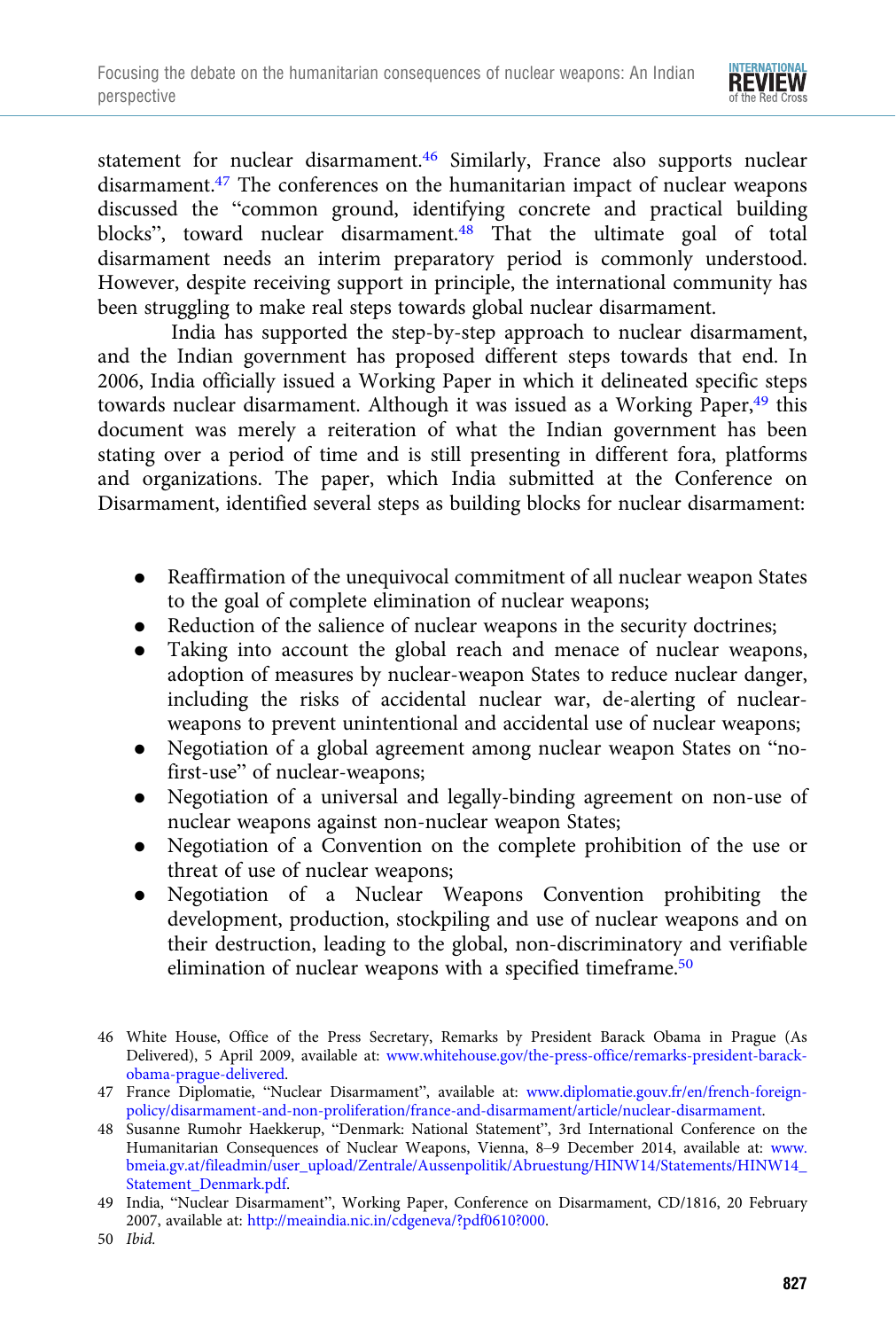Indian officials have continued to reiterate these steps in recent years, throughout the humanitarian conferences. For example, in May 2013, one of the officials advocated in her submission for the de-alerting of nuclear weapons, global agreements among nuclear weapons countries on no first use of nuclear weapons, a universal and legally binding agreement on non-use of nuclear weapons against non-nuclear weapons countries, a convention on the complete prohibition of the use or threat of use of nuclear weapons, reducing salience of nuclear weapons in the military doctrines of nuclear weapons countries, and so on.<sup>51</sup> One of the Indian officials welcomed President Obama's Prague speech, "including his commitment that the US would reduce the role of nuclear weapons in its national security strategy".<sup>52</sup> Non-proliferation is generally considered a step towards nuclear disarmament. From time to time, different non-proliferation measures such as the Fissile Material Cut-Off Treaty<sup>53</sup> and the CTBT<sup>54</sup> are also projected as steps towards nuclear disarmament. Four nuclear weapons countries have already declared a moratorium on fissile materials production, although China and new nuclear weapons countries such as India and Pakistan are seemingly producing fissile materials for military purposes. The international community has no information on Israeli nuclear arsenals, nor has any been communicated by the Israeli government on its fissile materials.

India has expressed its willingness to negotiate for a Fissile Material Cut-Off Treaty. However, it wants this treaty to be formally linked with nuclear disarmament. In the past, India had blocked the CTBT because it had not included nuclear disarmament as an end result of the test ban agreement. India maintains that non-proliferation should be a means for nuclear disarmament and should not become an end in itself,<sup>55</sup> as focusing solely on non-proliferation will create an unstable nuclear order and will not end the urge of other countries to go nuclear.

As discussed above, in recent years, global nuclear disarmament has become conflated with arms reduction. A few countries, and surprisingly some credible studies, have been asserting that a freeze on a certain number of nuclear weapons will stabilize the global nuclear order.<sup>56</sup> Unsurprisingly, nuclear weapons

<sup>51</sup> Sujata Mehta, "Taking Forward Multilateral Nuclear Disarmament Negotiations", Statement, Open Ended Working Group, Geneva, 15 May 2013, available at: http://meaindia.nic.in/cdgeneva/?pdf1352?000.

<sup>52</sup> Shri Shyam Saran, Remarks, Global Zero Summit, 3 February 2010, available at: http://mea.gov.in/ Speeches-Statements.htm?dtl/448/Remarks+by+Special+Envoy+of+Prime+Minister+Shri+Shyam+Saran +at+the+Global+Zero+Summit.

<sup>53</sup> See United Nations Office at Geneva, "Conference on Disarmament Discusses Humanitarian Impact on Nuclear Weapons, Model Convention on Nuclear Weapons and the Fissile Materials Cut-Off Treaty", 28 January 2015, available at: www.unog.ch/80256EDD006B9C2E/(httpNewsByYear\_en)/ 9537F14884EA5920C1257DDB0061BBE2?OpenDocument.

<sup>54</sup> Comprehensive Test-Ban-Treaty Organization, "The Treaty: The Comprehensive Nuclear-Test-Ban Treaty", available at: www.ctbto.org/the-treaty/.

<sup>55</sup> Minister of State in the Ministry of External Affairs, Parliament of India, House of the People, "Regarding Non-Proliferation Treaty (NPT) Review Conference", available at: http://164.100.47.192/Loksabha/ Debates/Result\_Archive.aspx?dbsl=1300258.

<sup>56</sup> See, e.g., Ramesh Thakur and Gareth Evans (eds), Nuclear Weapons: The State of Play, Centre for Nuclear Non-proliferation and Disarmament, Canberra, 2013.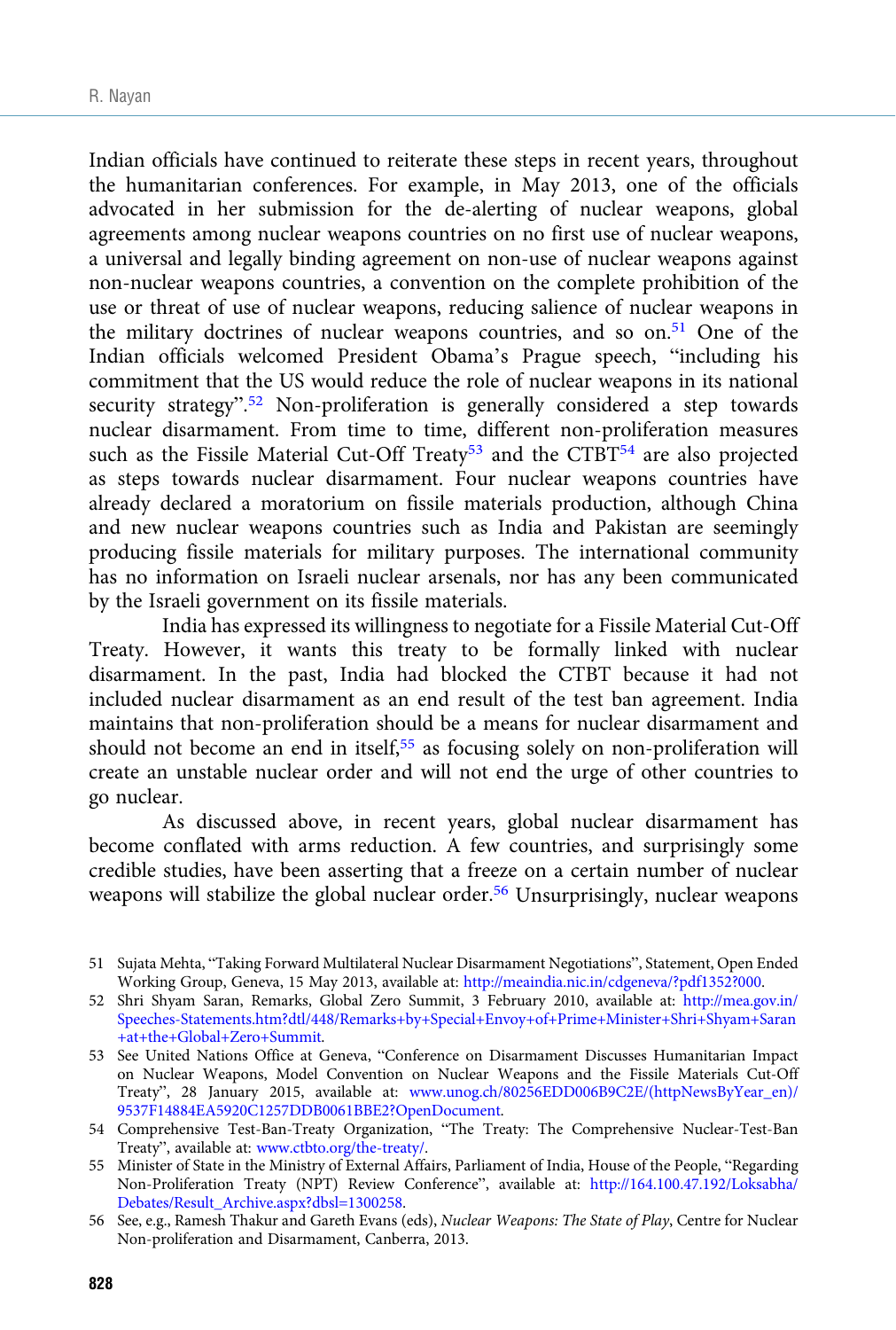

countries are in favour of this thinking (as opposed to total disarmament), and some non-nuclear weapons countries, especially nuclear umbrella countries, also appear satisfied with this kind of arrangement. Along these lines, the New Strategic Arms Reduction Treaty (New START) is projected as a measure that will gradually lead to disarmament, though even this measure is struggling.<sup>57</sup> Fortunately, the three conferences on the humanitarian impact of nuclear weapons overwhelmingly rejected equating arms control to nuclear disarmament, and the public opinion mobilized by the humanitarian impact initiative is also in favour of nuclear disarmament.

Many think a convention on the prohibition of the use or threat of use of nuclear weapons may be more effective than even the 1925 Geneva Protocol on the use of Chemical and Biological Weapons. The International Campaign to Abolish Nuclear Weapons (ICAN), the coalition of NGOs participating in the conferences on the humanitarian impact of nuclear weapons, has stated:

History shows that legal prohibitions generally precede and facilitate the processes of stockpile elimination, not the other way around. And history and experience also show that weapons that have been outlawed become delegitimised. They lose their political status, and so do not keep having money and resources invested in their production, modernisation, proliferation and perpetuation.58

# **Conclusion**

India has been a partner in the initiative on the humanitarian impact of nuclear weapons, has organized to call attention to the grave consequences of nuclear weapons use, and has evoked profound moral and ethical issues regarding the existence of these WMDs. The humanitarian conferences witnessed the participation of national governments, international organizations, the international humanitarian community, the international scientific community, NGOs and many others. Needless to say, the conferences further strengthened the nuclear disarmament movement and the norm against the use of nuclear weapons.

Although India participated in the conferences and supported all the broad principles of the conferences, it later appeared disappointed with the attitudes of some of the leading countries when it came to implementation of pledges taken at the conferences. Some of the countries involved in the humanitarian initiative voted against the resolution on a Convention on the Prohibition of the Use of Nuclear Weapons. The resolution has been tabled since 1982. However, the

<sup>57</sup> US Department of State, "New START", available at: http://www.state.gov/t/avc/newstart/index.htm.

<sup>58</sup> Rebecca Johnson, "ICAN Intervention in Final Session of the Conference on the Humanitarian Impact of Nuclear Weapons", Oslo, 4–5 March 2013, available at: www.icanw.org/wp-content/uploads/2013/03/ ICAN-final-statement5.3.13.pdf.